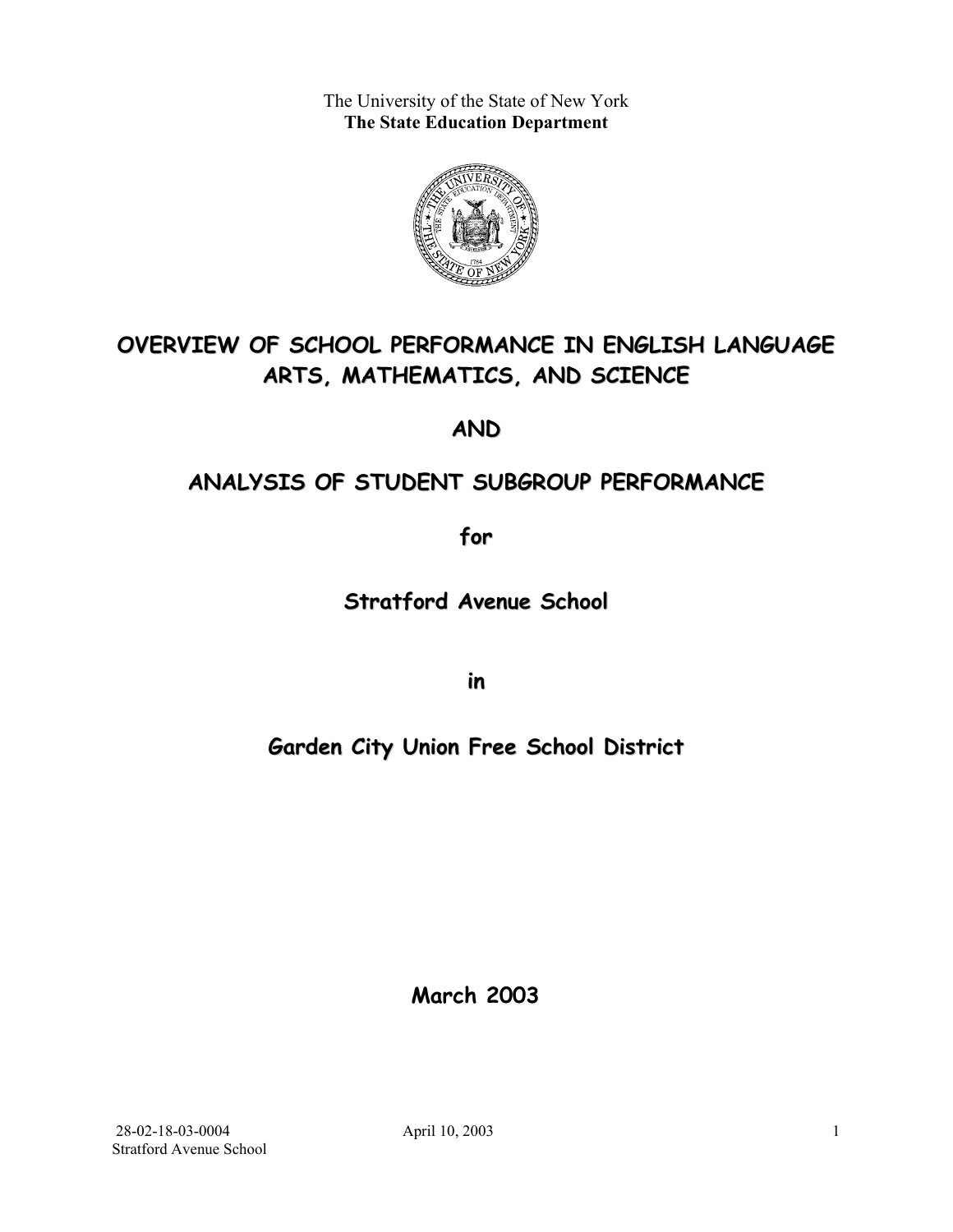#### **THE UNIVERSITY OF THE STATE OF NEW YORK**

#### **Regents of The University**

| Tonawanda      |
|----------------|
| Hollis         |
| Staten Island  |
| New Rochelle   |
| Peru           |
| Huntington     |
| North Syracuse |
| New York       |
| Belle Harbor   |
| Buffalo        |
| Hartsdale      |
| Albany         |
| <b>Bronx</b>   |
| New York       |
|                |
| Rochester      |

#### **President of The University and Commissioner of Education**

RICHARD P. MILLS

#### **Chief Operating Officer**

RICHARD H. CATE

**Deputy Commissioner for Elementary, Middle, Secondary and Continuing Education**  JAMES A. KADAMUS

#### **Coordinator, School Operations and Management Services**  CHARLES SZUBERLA

#### **Coordinator, Information and Reporting Services**

MARTHA P. MUSSER

The State Education Department does not discriminate on the basis of age, color, religion, creed, disability, marital status, veteran status, national origin, race, gender, genetic predisposition or carrier status, or sexual orientation in its educational programs, services and activities. Portions of this publication can be made available in a variety of formats, including braille, large print or audio tape, upon request. Inquiries concerning this policy of nondiscrimination should be directed to the Department's Office for Diversity, Ethics, and Access, Room 530, Education Building, Albany, NY 12234. **Requests for additional copies of this publication may be made by contacting the Publications Sales Desk, Room 309, Education Building, Albany, NY 12234.** 

Please address all correspondence about this report that is not related to data corrections to:

*School Report Card Coordinator Information and Reporting Services Team New York State Education Department Room 863 EBA 89 Washington Avenue Albany, NY 12234*  E-mail: *RPTCARD@mail.nysed.gov*

 28-02-18-03-0004 April 10, 2003 Stratford Avenue School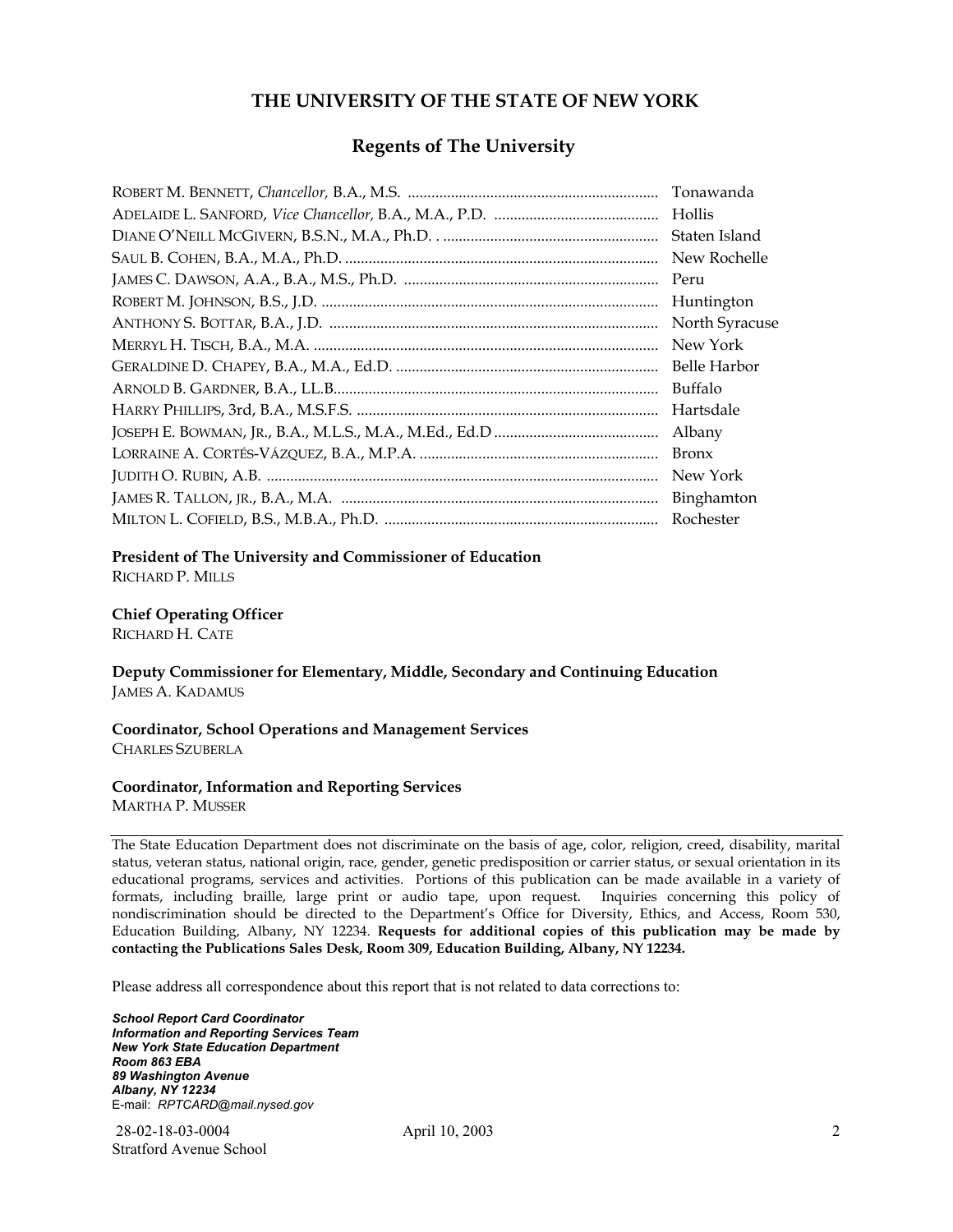The *New York State School Report Card* is an important part of the Board of Regents effort to raise learning standards for all students. It provides information to the public on student performance and other measures of school and district performance. Knowledge gained from the school report card on a school's strengths and weaknesses can be used to improve instruction and services to students.

The *New York State School Report Card* consists of three parts: the *Overview of School Performance in English Language Arts, Mathematics, and Science and Analysis of Student Subgroup Performance,* the *Comprehensive Information Report,* and the *School Accountability Report*. The *Overview and Analysis* presents performance data on measures required by the federal No Child Left Behind Act: English, mathematics, science, and graduation rate. Performance data on other State assessments can be found in the *Comprehensive Information Report*. The *School Accountability Report* provides information as to whether a school is making adequate progress toward enabling all students to achieve proficiency in English and mathematics.

State assessments are designed to help ensure that all students reach high learning standards. They show whether students are getting the foundation knowledge they need to succeed at the elementary, middle, and commencement levels and beyond. The State requires that students who are not making appropriate progress toward the standards receive academic intervention services.

In the *Overview*, performance on the elementary- and middle-level assessments in English language arts and mathematics and on the middle-level science test is reported in terms of mean scores and the percentage of students scoring at each of the four levels. These levels indicate performance on the standards from seriously deficient to advanced proficiency. Performance on the elementary-level science test is reported in terms of mean scores and the percentage of students making appropriate progress. Regents examination scores are reported in four score ranges. Scores of 65 to 100 are passing; scores of 55 to 64 earn credit toward a local diploma (with the approval of the local board of education). Though each elementary- and middle-level assessment is administered to students in a specific grade, secondary-level assessments are taken by students when they complete the coursework for the core curriculum. Therefore, the performance of students at the secondary level is measured for a student cohort rather than a group of students at a particular grade level. Students are grouped in cohorts according to the year in which they first entered grade 9.

The assessment data in the *Overview and Analysis* are for all tested students in the school, including general-education students and students with disabilities. In the *Overview*, each school's performance is compared with that of schools similar in grade level, district resources, and student needs as indicated by income and limited English proficiency (LEP) status. Each district's performance is compared with that of all public schools statewide. In the *Analysis*, performance is disaggregated by race/ethnicity, disability status, gender, LEP status, income level, and migrant status.

Explanations of terms referred to or symbols used in this part of the school report card may be found in the glossary on the last page. Further information on the school report card may be found in the guide, *Understanding Your School Report Card 2003*, available at your school or on the Information and Reporting Services Web site at www.emsc.nysed.gov/irts.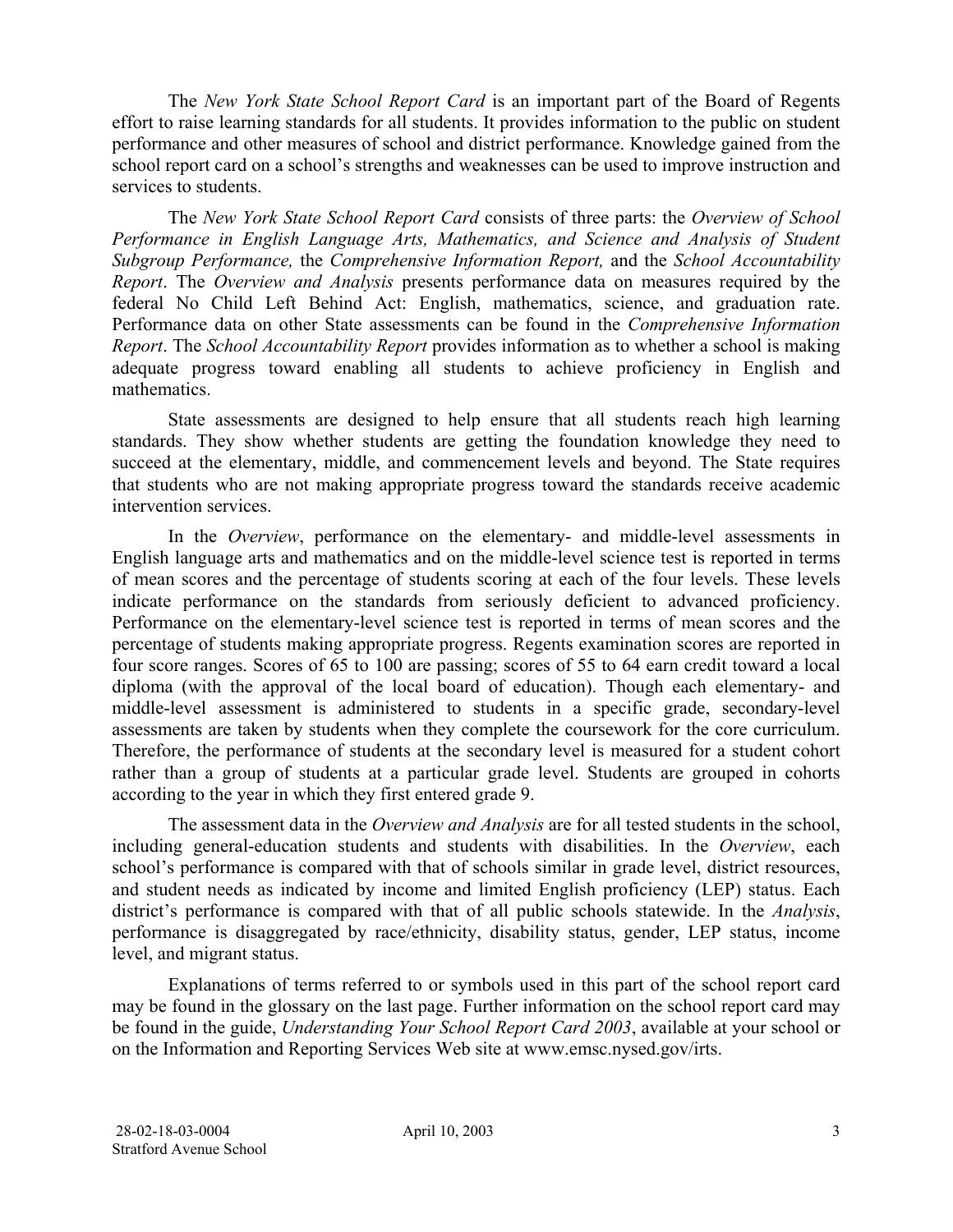# **Overview of School Performance in English Language Arts, Mathematics, and Science**

### **School Profile**

| Principal:                               | Diane Hopkins | Phone:<br>(516)294-3085 |                                                      |
|------------------------------------------|---------------|-------------------------|------------------------------------------------------|
| Organization<br>$2001 - 02$              |               |                         | School Staff <sup>1</sup> (both full- and part-time) |
| <b>Student Enrollment</b><br>Grade Range |               | Count of Teachers       | Count of Other Professionals                         |
| $2 - 5$                                  | 657           | 48                      | 4                                                    |

#### **2000–01 School District-wide Total Expenditure per Pupil | \$15,045**

| <b>Student Demographics</b>                              | 1999-2000 |         | 2000-2001 |         | 2001-2002 |         |
|----------------------------------------------------------|-----------|---------|-----------|---------|-----------|---------|
| <b>Used To Determine Similar</b><br><b>Schools Group</b> | Count     | Percent | Count     | Percent | Count     | Percent |
| <b>Limited English Proficient</b>                        |           | 0.3%    |           | 0.3%    |           | 0.5%    |
| Eligible for Free Lunch                                  |           | $0.0\%$ |           | $0.0\%$ |           | $0.0\%$ |
|                                                          |           |         |           |         |           |         |

**Similar Schools Group**  This school is in Similar Schools Group 16. All schools in this group are elementary level schools in school districts with low student needs in relation to district resource capacity. The schools in this group are in the lower range of student needs for elementary level schools in these districts.

### **2001–02 Percentage of Core Classes Taught by Highly Qualified Teachers\***

| <b>Number of Core</b><br><b>Classes</b> | <b>Percent Taught</b><br>by Highly<br>Qualified<br><b>Teachers</b> |
|-----------------------------------------|--------------------------------------------------------------------|
| 51                                      | 100%                                                               |

\*For the 2001–02 school year only, teachers of core classes are considered to be highly qualified if they are certified to teach that subject.

### **2001–02 Percentage of Teachers with No Valid Teaching Certificate\***

| Number of<br><b>Teachers</b> | <b>Percent No</b><br><b>Valid Teaching</b><br><b>Certificate</b> |
|------------------------------|------------------------------------------------------------------|
| 44                           | በ%                                                               |

\*This count includes teachers with temporary licenses who do not have a valid permanent or provisional teaching certificate.

 $\overline{a}$ 

 $1$  District-employed staff who serve in more than one school are not included in these counts.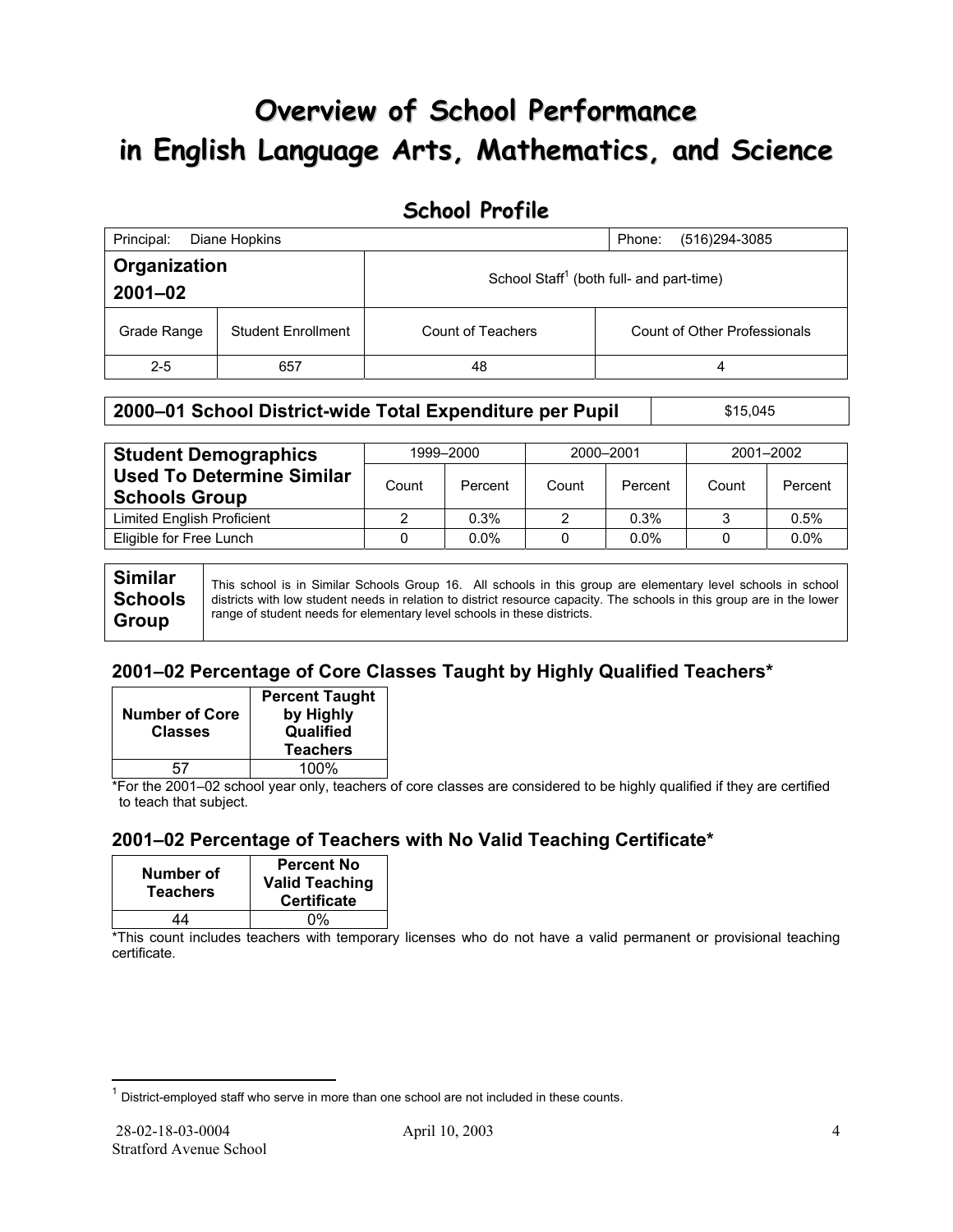English Language Arts



|                                             | <b>Counts of Students Tested</b> |                    |                    |                    |              |                   |
|---------------------------------------------|----------------------------------|--------------------|--------------------|--------------------|--------------|-------------------|
| <b>Performance at</b><br><b>This School</b> | Level 1<br>455-602               | Level 2<br>603-644 | Level 3<br>645-691 | Level 4<br>692-800 | <b>Total</b> | <b>Mean Score</b> |
| Jan-Feb 2000                                |                                  | 38                 | 96                 | 40                 | 175          | 671               |
| Jan-Feb 2001                                |                                  |                    | 67                 | 74                 | 146          | 697               |
| Jan-Feb 2002                                |                                  |                    | 56                 | 115                | 178          | 715               |

|         | Elementary-Level English Language Arts Levels - Listening, Reading, and Writing Standards                 |  |  |  |  |  |  |
|---------|-----------------------------------------------------------------------------------------------------------|--|--|--|--|--|--|
| Level 4 | These students exceed the standards and are moving toward high performance on the Regents examination.    |  |  |  |  |  |  |
| Level 3 | These students meet the standards and, with continued steady growth, should pass the Regents examination. |  |  |  |  |  |  |
| Level 2 | These students need extra help to meet the standards and pass the Regents examination.                    |  |  |  |  |  |  |
| Level 1 | These students have serious academic deficiencies.                                                        |  |  |  |  |  |  |

#### **Performance of Limited English Proficient (LEP) Students**

| Grade 4 | <b>English Proficiency Below Effective Participation Level</b> | <b>Making Appropriate Progress</b> |
|---------|----------------------------------------------------------------|------------------------------------|
| 2002    |                                                                |                                    |

### **Performance of Elementary-Level Students with Severe Disabilities on the New York State Alternate Assessment (NYSAA) in English**

| Number<br>Tested |  | <b>AA-Level 1</b> | AA-Level 2 | AA-Level 3 | AA-Level 4 |
|------------------|--|-------------------|------------|------------|------------|
| $2001 - 02$      |  |                   |            |            |            |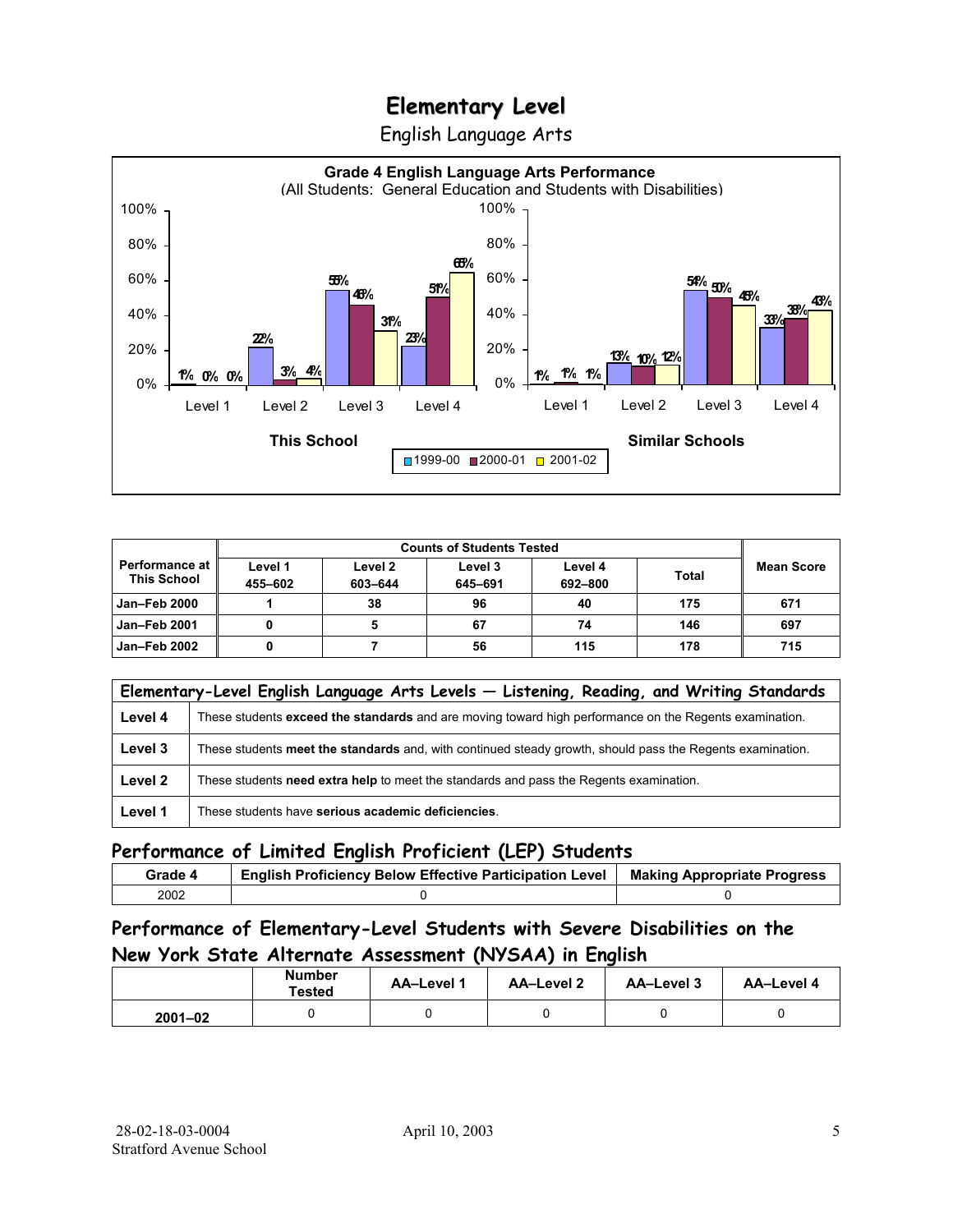### Mathematics



| <b>Performance at I</b><br><b>This School</b> | Level 1<br>448-601 | Level 2<br>602-636 | Level 3<br>637-677 | Level 4<br>678-810 | <b>Total</b> | <b>Mean Score</b> |
|-----------------------------------------------|--------------------|--------------------|--------------------|--------------------|--------------|-------------------|
| <b>May 2000</b>                               |                    | 11                 | 97                 | 67                 | 175          | 673               |
| May 2001                                      |                    |                    | 37                 | 112                | 149          | 700               |
| May 2002                                      |                    |                    | 73                 | 104                | 179          | 682               |

| Elementary-Level Mathematics Levels -<br>Knowledge, Reasoning, and Problem-Solving Standards |                                                                                                           |  |  |  |  |
|----------------------------------------------------------------------------------------------|-----------------------------------------------------------------------------------------------------------|--|--|--|--|
| Level 4                                                                                      | These students exceed the standards and are moving toward high performance on the Regents examination.    |  |  |  |  |
| Level 3                                                                                      | These students meet the standards and, with continued steady growth, should pass the Regents examination. |  |  |  |  |
| Level 2                                                                                      | These students need extra help to meet the standards and pass the Regents examination.                    |  |  |  |  |
| Level 1                                                                                      | These students have serious academic deficiencies.                                                        |  |  |  |  |

### **Performance of Elementary-Level Students with Severe Disabilities on the New York State Alternate Assessment (NYSAA) in Mathematics, Science, and Technology**

|             | <b>Number</b><br>Tested | <b>AA-Level 1</b> | <b>AA-Level 2</b> | <b>AA-Level 3</b> | <b>AA-Level 4</b> |
|-------------|-------------------------|-------------------|-------------------|-------------------|-------------------|
| $2001 - 02$ |                         |                   |                   |                   |                   |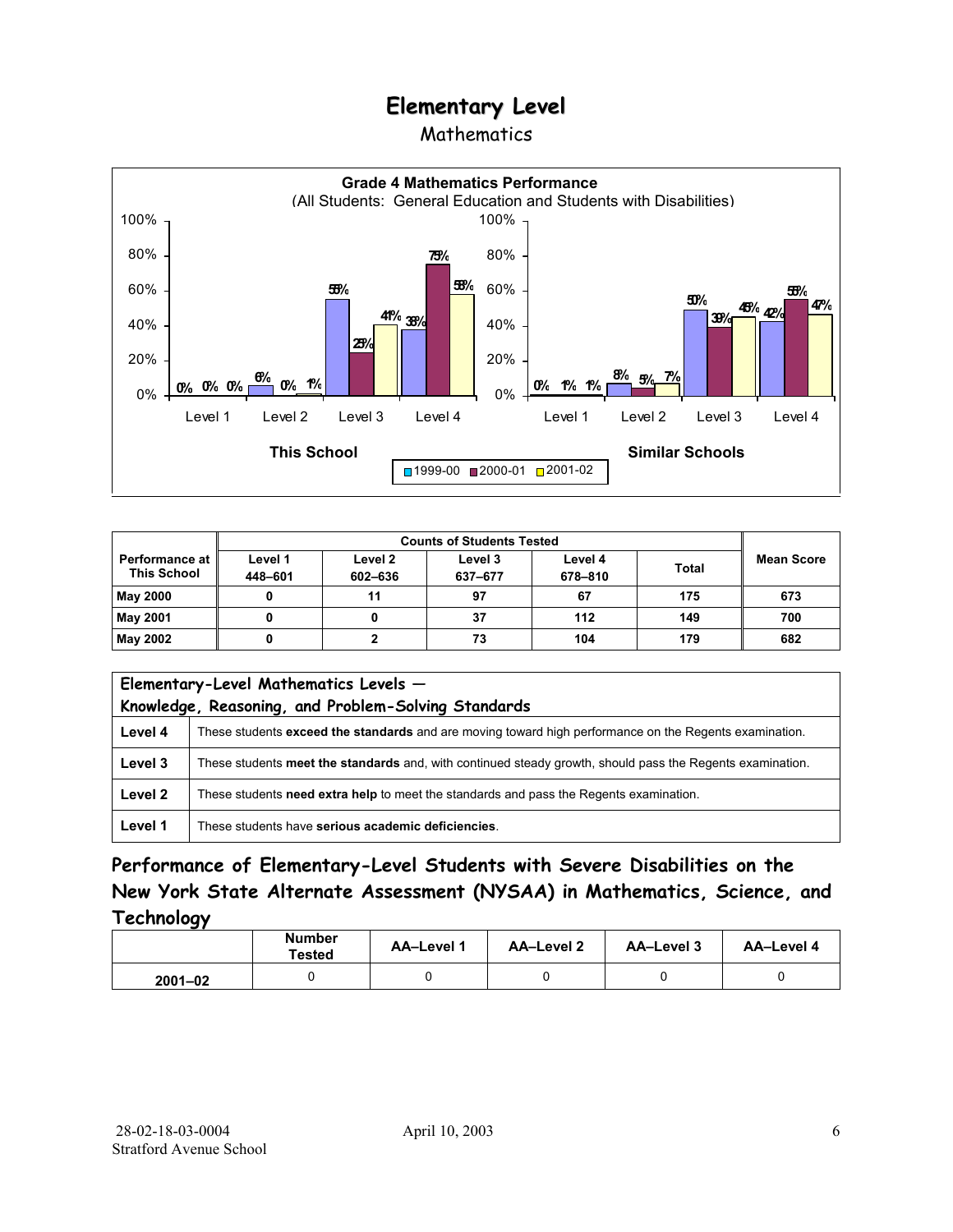Science Multiple-Choice



#### **All Students**

|                 |     | Number Tested   Number Above SDL   Mean Score |    |
|-----------------|-----|-----------------------------------------------|----|
| <b>May 2000</b> | 174 | 159                                           | 37 |
| <b>May 2001</b> | 149 | 145                                           | 38 |
| <b>May 2002</b> | 179 | 175                                           | 38 |

| Grade 4 Science - Knowledge, Reasoning, and Problem-Solving Standards |                                                                                                                                                                                                                                          |  |  |  |  |  |
|-----------------------------------------------------------------------|------------------------------------------------------------------------------------------------------------------------------------------------------------------------------------------------------------------------------------------|--|--|--|--|--|
| <b>Multiple-Choice</b><br><b>Test Component</b>                       | This component contains 45 multiple-choice questions based upon the New York State Elementary<br>Science Syllabus and referenced to the New York State Learning Standards for Mathematics, Science<br>and Technology (Elementary Level). |  |  |  |  |  |
| <b>State Designated</b>                                               | Students who correctly answer fewer than 30 of the 45 questions of the multiple-choice test component                                                                                                                                    |  |  |  |  |  |
| Level (SDL)                                                           | must receive academic intervention services in the following term of instruction.                                                                                                                                                        |  |  |  |  |  |
| <b>School Mean</b>                                                    | For the multiple-choice test component, the mean score is the average number of correct answers for                                                                                                                                      |  |  |  |  |  |
| <b>Scores</b>                                                         | students tested. If all tested students answered all questions correctly, this score would be 45.                                                                                                                                        |  |  |  |  |  |

# **Elementary Level**

Science Performance Test

The elementary-level science test is composed of two sections, the multiple-choice section (described above) and the performance test. The performance test is not used to determine the need for academic intervention services or for accountability purposes because not all students are administered the same three tasks.

| All Students    |                                           |    |  |  |  |  |  |
|-----------------|-------------------------------------------|----|--|--|--|--|--|
|                 | <b>Number Tested</b><br><b>Mean Score</b> |    |  |  |  |  |  |
| May 2000        | 174                                       | 40 |  |  |  |  |  |
| <b>May 2001</b> | 149                                       | 38 |  |  |  |  |  |
| <b>May 2002</b> | 179                                       | 39 |  |  |  |  |  |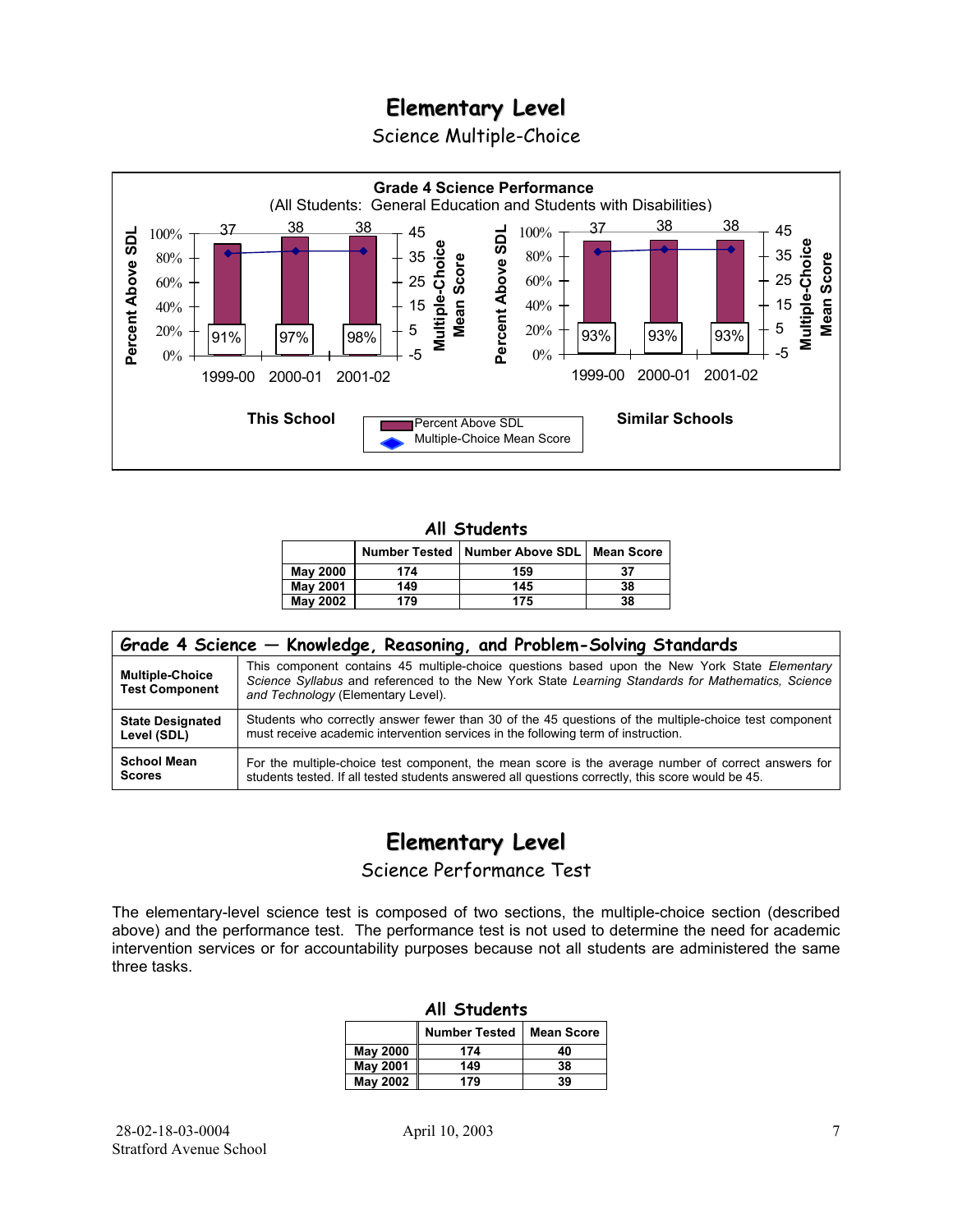# **Analysis of Student Subgroup Performance**

Historically, on State assessments the average performance of Black, Hispanic, and Native American students has been lower than that of White and Asian students. Similarly, students from lowincome families have not performed as well as those from higher income families. A high priority of the Board of Regents is to eliminate these gaps in student performance. In addition, Title I of the federal Elementary and Secondary Education Act includes explicit requirements "to ensure that students served by Title I are given the same opportunity to achieve to high standards and are held to the same high expectations as all students in each State."

This section of the school report card provides performance data by racial/ethnic group, disability status, gender, English proficiency status, income level, and migrant status. The purpose of the student subgroup analyses is to determine if students who perform below the standards in any school tend to fall into particular groups, such as minority students, limited English proficient students, or economically disadvantaged students. If these analyses provide evidence that students in one of the groups achieve at a lower level than other students, the school and community should examine the reasons for this lower performance and make necessary changes in curriculum, instruction, and student support services to remedy these performance gaps.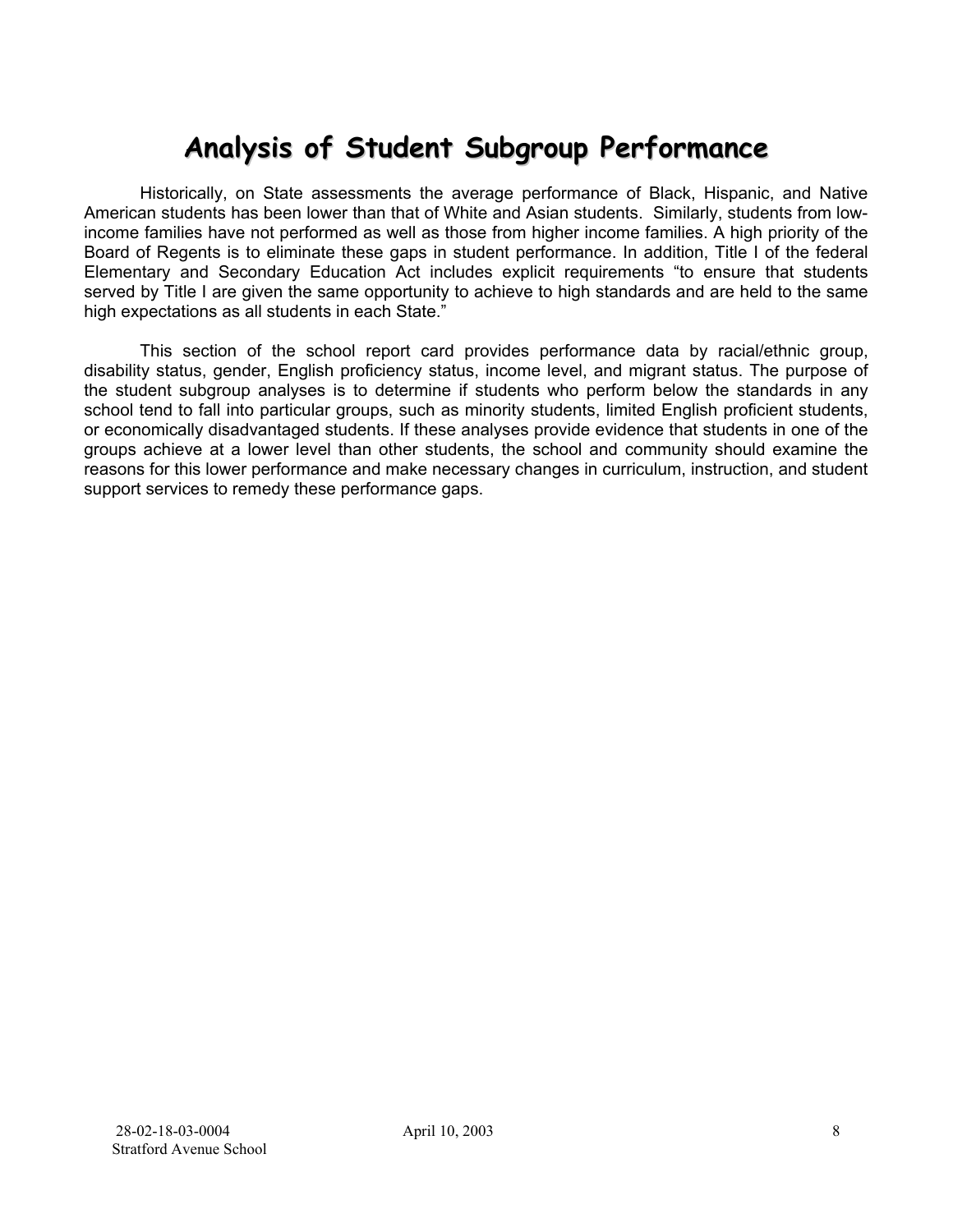English Language Arts

|                                              | 2000-01                                                                            |         |         |               | $2001 - 02$                                                       |             |         |     |
|----------------------------------------------|------------------------------------------------------------------------------------|---------|---------|---------------|-------------------------------------------------------------------|-------------|---------|-----|
| <b>Student Subgroup</b>                      | <b>Percentages of Tested</b><br><b>Students Scoring at Levels</b><br><b>Tested</b> |         |         | <b>Tested</b> | <b>Percentages of Tested</b><br><b>Students Scoring at Levels</b> |             |         |     |
|                                              |                                                                                    | $2 - 4$ | $3 - 4$ | 4             |                                                                   | $2 - 4$     | $3 - 4$ | 4   |
| <b>Results by Race/Ethnicity</b>             |                                                                                    |         |         |               |                                                                   |             |         |     |
| American Indian/Alaskan Native               | 0                                                                                  | 0%      | 0%      | 0%            | $\Omega$                                                          | 0%          | 0%      | 0%  |
| <b>Black</b>                                 | $\Omega$                                                                           | $0\%$   | 0%      | $0\%$         | $\Omega$                                                          | 0%          | 0%      | 0%  |
| Hispanic                                     | $\Omega$                                                                           | 0%      | 0%      | 0%            | $\mathbf{1}$                                                      | s           | s       | s   |
| Asian or Pacific Islander                    | 0                                                                                  | 0%      | 0%      | 0%            | $\mathbf{1}$                                                      | $\mathbf s$ | s       | s   |
| White                                        | 146                                                                                | 100%    | 97%     | 51%           | 176                                                               | $\mathbf S$ | s       | s   |
| Total                                        | 146                                                                                | 100%    | 97%     | 51%           | 178                                                               | 100%        | 96%     | 65% |
| Small Group Totals (s)                       | $\mathbf 0$                                                                        | 0%      | 0%      | 0%            | 178                                                               | 100%        | 96%     | 65% |
| <b>Results by Disability Status</b>          |                                                                                    |         |         |               |                                                                   |             |         |     |
| General-education students                   | 131                                                                                | 100%    | 99%     | 55%           | 166                                                               | 100%        | 99%     | 69% |
| Students with disabilities                   | 15                                                                                 | 100%    | 73%     | 13%           | 12                                                                | 100%        | 58%     | 8%  |
| Total                                        | 146                                                                                | 100%    | 97%     | 51%           | 178                                                               | 100%        | 96%     | 65% |
| <b>Results by Gender</b>                     |                                                                                    |         |         |               |                                                                   |             |         |     |
| Female                                       | 61                                                                                 | 100%    | 97%     | 56%           | 88                                                                | 100%        | 94%     | 74% |
| Male                                         | 85                                                                                 | 100%    | 96%     | 47%           | 90                                                                | 100%        | 98%     | 56% |
| Total                                        | 146                                                                                | 100%    | 97%     | 51%           | 178                                                               | 100%        | 96%     | 65% |
| <b>Results by English Proficiency Status</b> |                                                                                    |         |         |               |                                                                   |             |         |     |
| English proficient                           | 146                                                                                | 100%    | 97%     | 51%           | 178                                                               | 100%        | 96%     | 65% |
| Limited English proficient                   | 0                                                                                  | 0%      | 0%      | 0%            | 0                                                                 | 0%          | 0%      | 0%  |
| Total                                        | 146                                                                                | 100%    | 97%     | 51%           | 178                                                               | 100%        | 96%     | 65% |
| <b>Results by Income Level</b>               |                                                                                    |         |         |               |                                                                   |             |         |     |
| Economically disadvantaged                   | 0                                                                                  | 0%      | 0%      | 0%            | 0                                                                 | 0%          | 0%      | 0%  |
| Not disadvantaged                            | 146                                                                                | 100%    | 97%     | 51%           | 178                                                               | 100%        | 96%     | 65% |
| Total                                        | 146                                                                                | 100%    | 97%     | 51%           | 178                                                               | 100%        | 96%     | 65% |
| <b>Results by Migrant Status</b>             |                                                                                    |         |         |               |                                                                   |             |         |     |
| Migrant family                               | 0                                                                                  | 0%      | 0%      | 0%            | $\Omega$                                                          | 0%          | 0%      | 0%  |
| Not migrant family                           | 146                                                                                | 100%    | 97%     | 51%           | 178                                                               | 100%        | 96%     | 65% |
| Total                                        | 146                                                                                | 100%    | 97%     | 51%           | 178                                                               | 100%        | 96%     | 65% |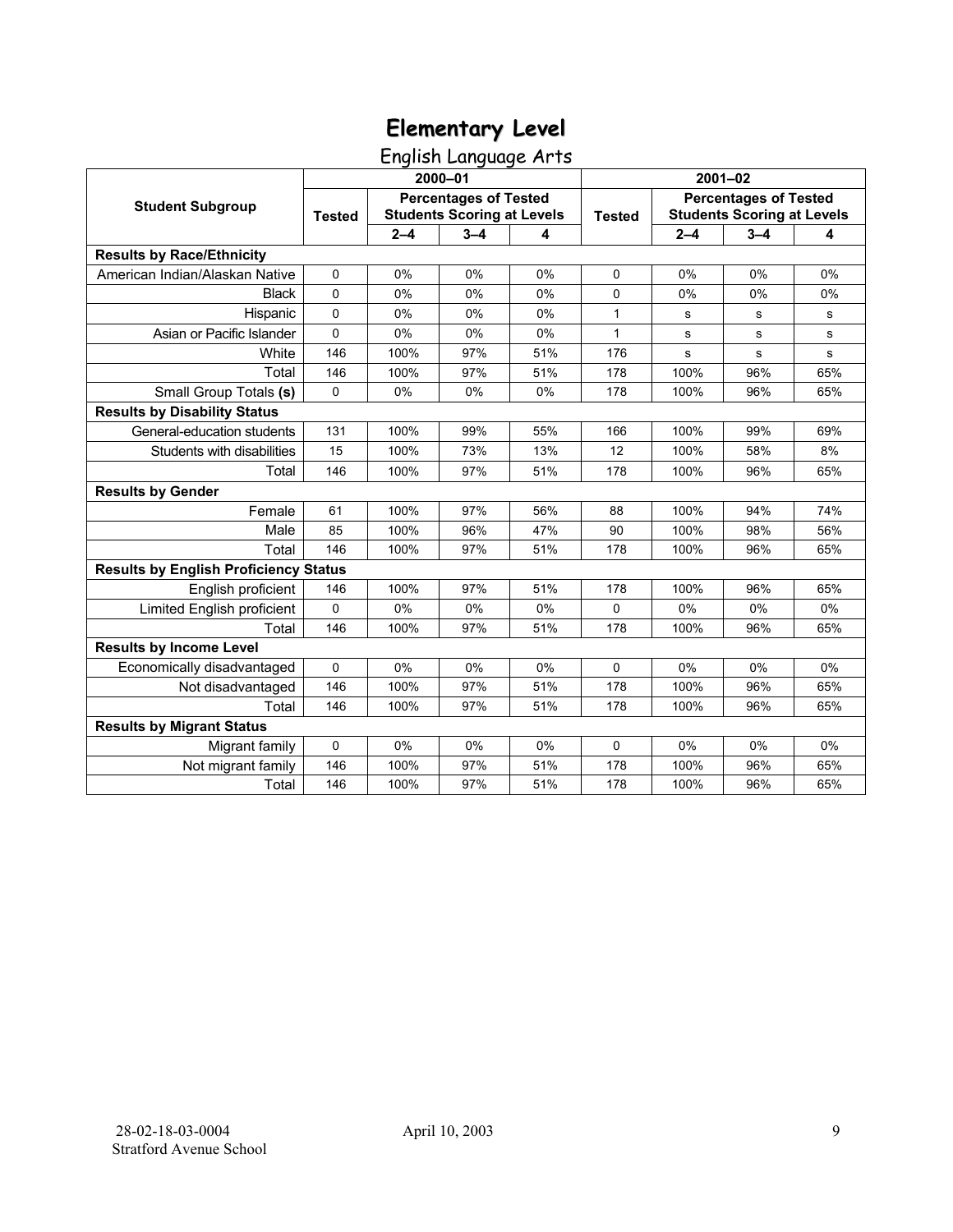#### Mathematics

|                                              | 2000-01                                                                            |         |         |               | $2001 - 02$                                                       |             |         |     |
|----------------------------------------------|------------------------------------------------------------------------------------|---------|---------|---------------|-------------------------------------------------------------------|-------------|---------|-----|
| <b>Student Subgroup</b>                      | <b>Percentages of Tested</b><br><b>Students Scoring at Levels</b><br><b>Tested</b> |         |         | <b>Tested</b> | <b>Percentages of Tested</b><br><b>Students Scoring at Levels</b> |             |         |     |
|                                              |                                                                                    | $2 - 4$ | $3 - 4$ | 4             |                                                                   | $2 - 4$     | $3 - 4$ | 4   |
| <b>Results by Race/Ethnicity</b>             |                                                                                    |         |         |               |                                                                   |             |         |     |
| American Indian/Alaskan Native               | $\Omega$                                                                           | 0%      | 0%      | 0%            | $\Omega$                                                          | 0%          | 0%      | 0%  |
| <b>Black</b>                                 | $\mathbf 0$                                                                        | 0%      | 0%      | 0%            | $\mathbf 0$                                                       | 0%          | 0%      | 0%  |
| Hispanic                                     | $\mathbf 0$                                                                        | 0%      | $0\%$   | 0%            | $\mathbf{1}$                                                      | s           | s       | s   |
| Asian or Pacific Islander                    | 0                                                                                  | 0%      | 0%      | 0%            | $\mathbf{1}$                                                      | $\mathbf s$ | s       | s   |
| White                                        | 149                                                                                | 100%    | 100%    | 75%           | 177                                                               | s           | s       | s   |
| Total                                        | 149                                                                                | 100%    | 100%    | 75%           | 179                                                               | 100%        | 99%     | 58% |
| Small Group Totals (s)                       | $\Omega$                                                                           | 0%      | 0%      | 0%            | 179                                                               | 100%        | 99%     | 58% |
| <b>Results by Disability Status</b>          |                                                                                    |         |         |               |                                                                   |             |         |     |
| General-education students                   | 134                                                                                | 100%    | 100%    | 78%           | 167                                                               | 100%        | 100%    | 61% |
| Students with disabilities                   | 15                                                                                 | 100%    | 100%    | 53%           | 12                                                                | 100%        | 83%     | 17% |
| Total                                        | 149                                                                                | 100%    | 100%    | 75%           | 179                                                               | 100%        | 99%     | 58% |
| <b>Results by Gender</b>                     |                                                                                    |         |         |               |                                                                   |             |         |     |
| Female                                       | 63                                                                                 | 100%    | 100%    | 73%           | 88                                                                | 100%        | 98%     | 58% |
| Male                                         | 86                                                                                 | 100%    | 100%    | 77%           | 91                                                                | 100%        | 100%    | 58% |
| Total                                        | 149                                                                                | 100%    | 100%    | 75%           | 179                                                               | 100%        | 99%     | 58% |
| <b>Results by English Proficiency Status</b> |                                                                                    |         |         |               |                                                                   |             |         |     |
| English proficient                           | 149                                                                                | 100%    | 100%    | 75%           | 179                                                               | 100%        | 99%     | 58% |
| Limited English proficient                   | $\Omega$                                                                           | 0%      | 0%      | 0%            | $\Omega$                                                          | 0%          | 0%      | 0%  |
| Total                                        | 149                                                                                | 100%    | 100%    | 75%           | 179                                                               | 100%        | 99%     | 58% |
| <b>Results by Income Level</b>               |                                                                                    |         |         |               |                                                                   |             |         |     |
| Economically disadvantaged                   | $\Omega$                                                                           | 0%      | 0%      | 0%            | $\Omega$                                                          | 0%          | 0%      | 0%  |
| Not disadvantaged                            | 149                                                                                | 100%    | 100%    | 75%           | 179                                                               | 100%        | 99%     | 58% |
| Total                                        | 149                                                                                | 100%    | 100%    | 75%           | 179                                                               | 100%        | 99%     | 58% |
| <b>Results by Migrant Status</b>             |                                                                                    |         |         |               |                                                                   |             |         |     |
| Migrant family                               | $\mathbf 0$                                                                        | 0%      | 0%      | 0%            | $\Omega$                                                          | 0%          | 0%      | 0%  |
| Not migrant family                           | 149                                                                                | 100%    | 100%    | 75%           | 179                                                               | 100%        | 99%     | 58% |
| Total                                        | 149                                                                                | 100%    | 100%    | 75%           | 179                                                               | 100%        | 99%     | 58% |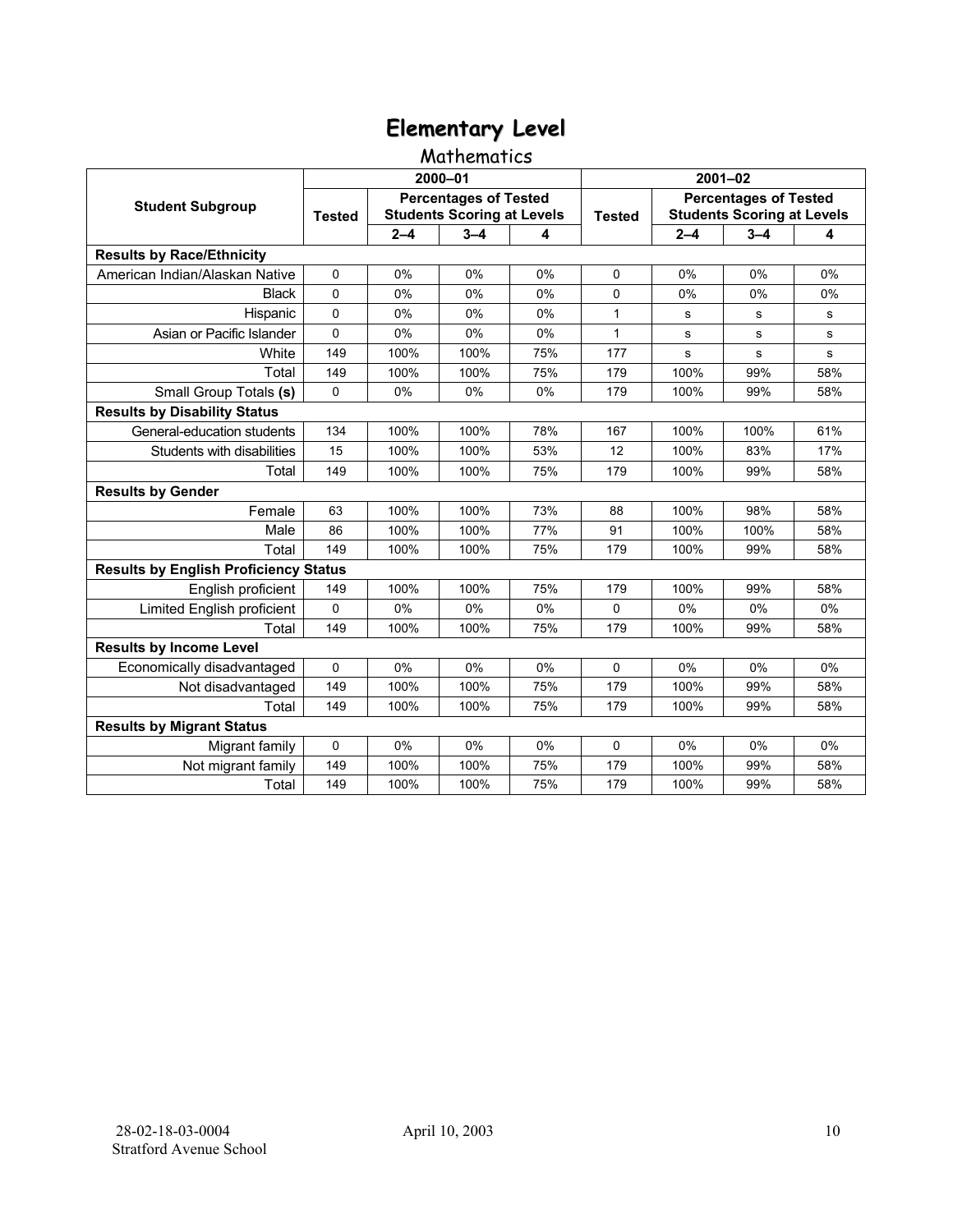## Science Multiple-Choice

|                                              | 2000-01       |                                                                                       | $2001 - 02$   |                                                                                              |  |  |  |
|----------------------------------------------|---------------|---------------------------------------------------------------------------------------|---------------|----------------------------------------------------------------------------------------------|--|--|--|
| <b>Student Subgroup</b>                      | <b>Tested</b> | Percentages of<br><b>Tested</b><br><b>Students</b><br><b>Scoring above</b><br>the SDL | <b>Tested</b> | <b>Percentages of</b><br><b>Tested</b><br><b>Students</b><br><b>Scoring above</b><br>the SDL |  |  |  |
| <b>Results by Race/Ethnicity</b>             |               |                                                                                       |               |                                                                                              |  |  |  |
| American Indian/Alaskan Native               |               |                                                                                       | 0             | 0%                                                                                           |  |  |  |
| <b>Black</b>                                 |               |                                                                                       | 0             | 0%                                                                                           |  |  |  |
| Hispanic                                     |               |                                                                                       | $\mathbf{1}$  | s                                                                                            |  |  |  |
| Asian or Pacific Islander                    |               |                                                                                       | $\mathbf{1}$  | s                                                                                            |  |  |  |
| White                                        |               |                                                                                       | 177           | s                                                                                            |  |  |  |
| Total                                        |               |                                                                                       | 179           | 98%                                                                                          |  |  |  |
| Small Group Totals (s)                       |               |                                                                                       | 179           | 98%                                                                                          |  |  |  |
| <b>Results by Disability Status</b>          |               |                                                                                       |               |                                                                                              |  |  |  |
| General-education students                   | 134           | 99%                                                                                   | 167           | 99%                                                                                          |  |  |  |
| Students with disabilities                   | 15            | 80%                                                                                   | 12            | 83%                                                                                          |  |  |  |
| Total                                        | 149           | 97%                                                                                   | 179           | 98%                                                                                          |  |  |  |
| <b>Results by Gender</b>                     |               |                                                                                       |               |                                                                                              |  |  |  |
| Female                                       |               |                                                                                       | 88            | 97%                                                                                          |  |  |  |
| Male                                         |               |                                                                                       | 91            | 99%                                                                                          |  |  |  |
| Total                                        |               |                                                                                       | 179           | 98%                                                                                          |  |  |  |
| <b>Results by English Proficiency Status</b> |               |                                                                                       |               |                                                                                              |  |  |  |
| English proficient                           |               |                                                                                       | 179           | 98%                                                                                          |  |  |  |
| Limited English proficient                   |               |                                                                                       | $\Omega$      | 0%                                                                                           |  |  |  |
| Total                                        |               |                                                                                       | 179           | 98%                                                                                          |  |  |  |
| <b>Results by Income Level</b>               |               |                                                                                       |               |                                                                                              |  |  |  |
| Economically disadvantaged                   |               |                                                                                       | $\Omega$      | 0%                                                                                           |  |  |  |
| Not disadvantaged                            |               |                                                                                       | 179           | 98%                                                                                          |  |  |  |
| Total                                        |               |                                                                                       | 179           | 98%                                                                                          |  |  |  |
| <b>Results by Migrant Status</b>             |               |                                                                                       |               |                                                                                              |  |  |  |
| Migrant family                               |               |                                                                                       | $\mathbf 0$   | 0%                                                                                           |  |  |  |
| Not migrant family                           |               |                                                                                       | 179           | 98%                                                                                          |  |  |  |
| Total                                        |               |                                                                                       | 179           | 98%                                                                                          |  |  |  |